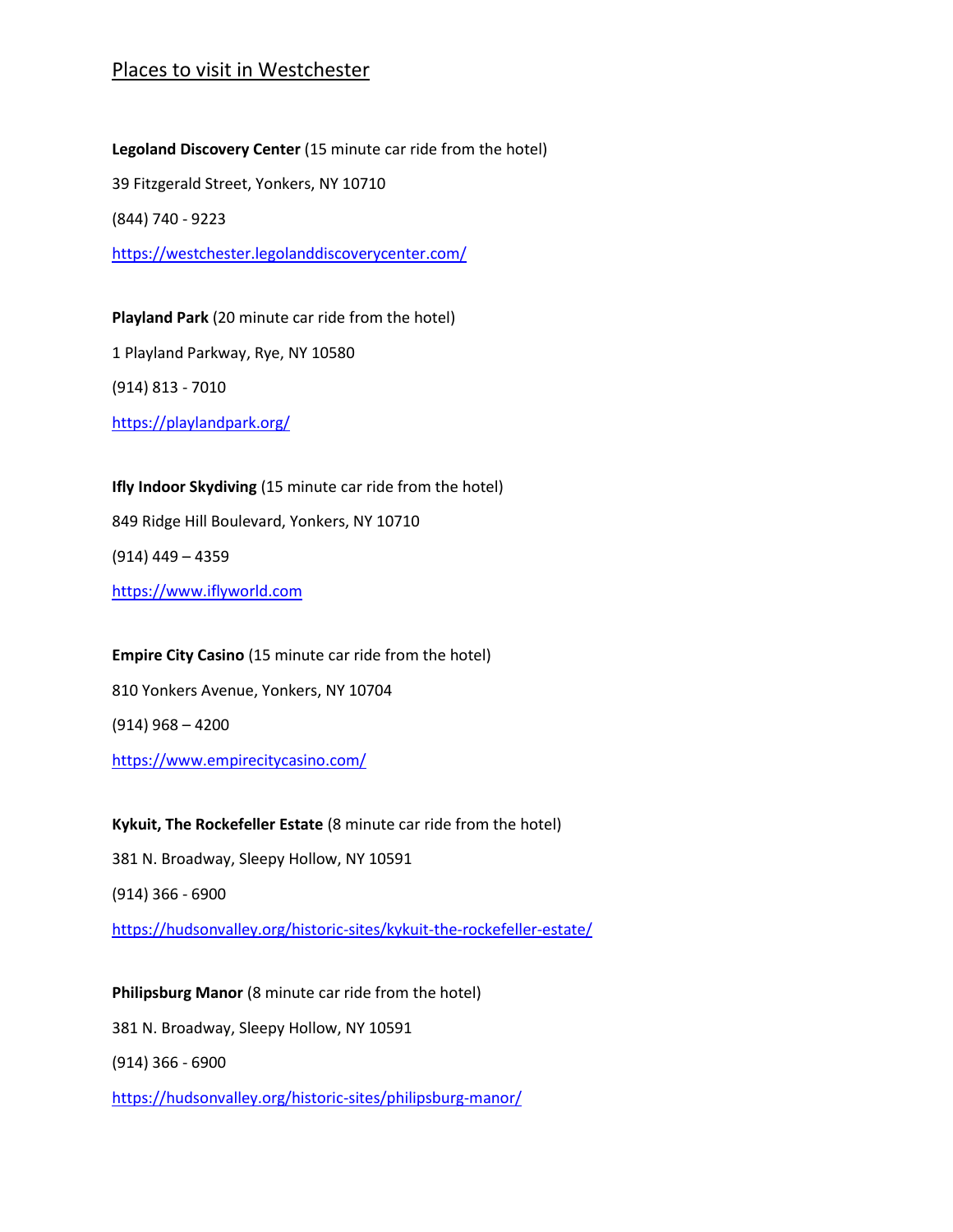**Lynhurst Mansion** (1 minute car ride from the hotel) 635 S. Broadway, Tarrytown, NY 10591 (914) 631 – 4481 <http://lyndhurst.org/>

**Washington Irving's Sunnyside** (4 minute car ride from the hotel) 3 W. Sunnyside Lane, Irvington, NY 10533 (914) 366 – 6900 <https://hudsonvalley.org/historic-sites/washington-irvings-sunnyside/>

**Thomas Paine Cottage** (20 minute car ride from the hotel) 20 Sicard Avenue, New Rochelle, NY 10804 (914) 633 - 1776 [http://www.thomaspainecottage.org](http://www.thomaspainecottage.org/)

<https://golf.westchestergov.com/> **Dunwoodie Golf Course** (18 minute car ride from the hotel) 1 Wasylenko Lane, Yonkers, NY 10701

(914) 231 – 3490

**Golf Courses**

**Mohansic Golf Course** (22 minute car ride from the hotel) 1500 Baldwin Road, Yorktown Heights, NY 10598 (914) 862 – 5283

**Sprain Lake Golf Course** (15 minute car ride from the hotel) 290 East Grassy Sprain Road, Yonkers, NY 10710 (914) 779 – 9827